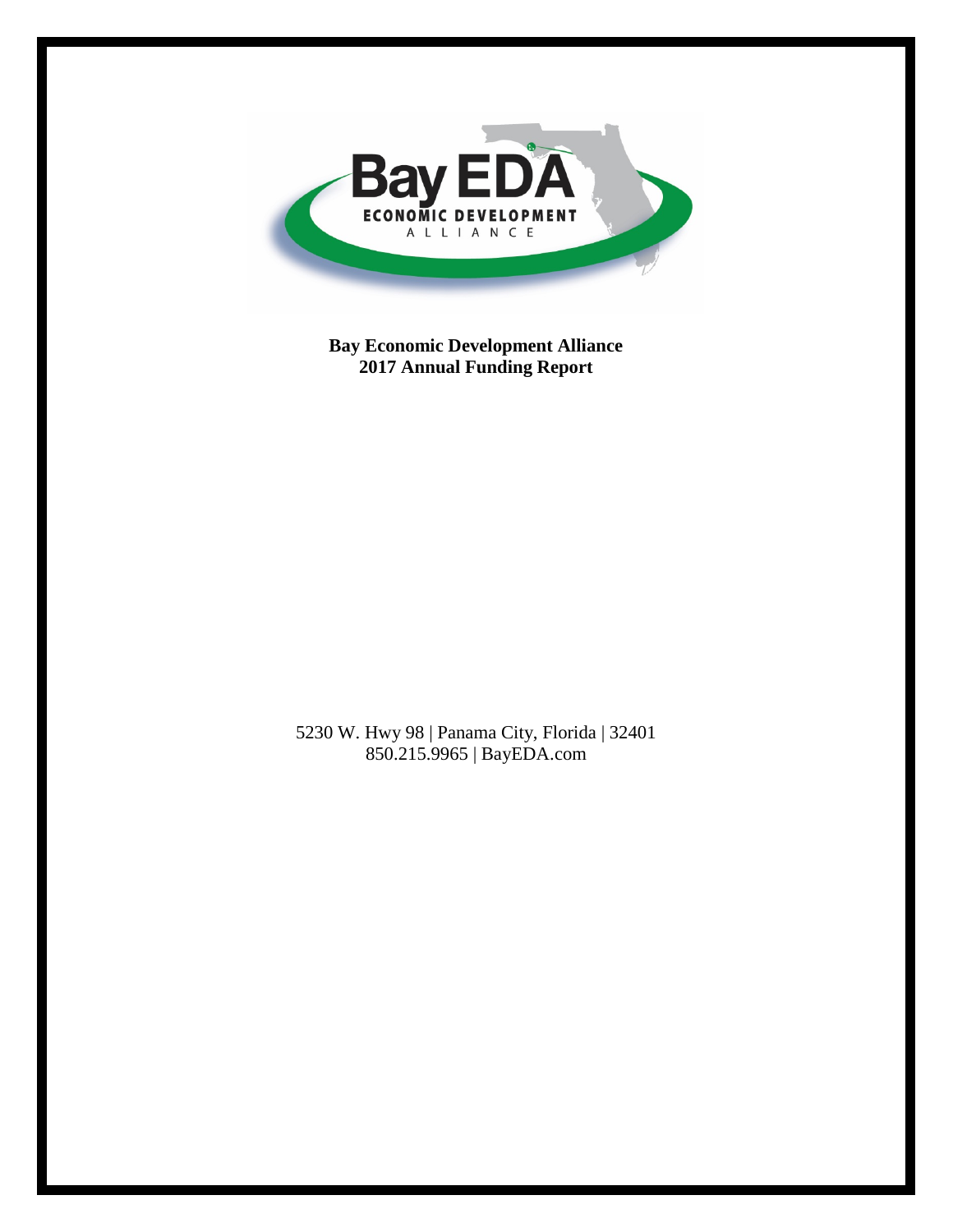### **Bay County, Florida Economic Development Public Funding and Activity Report 2016-2017 Fiscal Year**

**Name:** Bay Economic Development Alliance 5230 W. Hwy 98, Panama City, FL 32401 Phone: (850) 215-9965 Becca Hardin, President, Becca@BayEDA.com

The Economic Development Alliance of Bay County (BayEDA) is a private, non-profit organization dedicated to stimulating economic growth and improving the quality of life for the citizens of Bay County. BayEDA unites individuals, businesses, and organizations across the community and region to focus on creating new, quality jobs which increases economic prosperity and diversifies the local economy while sustaining and growing the existing economic base. BayEDA works with strategic partners in Bay County, northwest Florida and the State of Florida to create a vibrant, globally-competitive business climate for Bay County, which encourages economic growth. The ultimately mission of BayEDA is to enhance the region's economy and to build a better community.

BayEDA operates as a  $501(c)(6)$ , public/ private partnership funded by Bay County, our cities, private businesses and community partners who share our mission and are committed and invested in growing and diversifying our local economy. Using an experienced and professional team of economic developers, BayEDA presents the positive points of Bay County to businesses, industry, and professional leaders nationally and internationally who bring jobs to the community.

**Funding and Expenses:** Bay County, its partnering cities, and other public organizations made a total investment of \$330,169.79, while \$269,169.79 was invested by private sector partners in the BayEDA during FY 2016-2017. Public and private funds are maintained in separate bank accounts with separate budgets and reporting. A breakdown of the funding can be found on the proceeding pages. Public funding partners are listed below while private funding partners include the Bay County Chamber of Commerce; Gulf Power Company; The St. Joe Company; Gulf Coast State College; Panama City Beach Chamber of Commerce and 31 other private businesses and education providers.



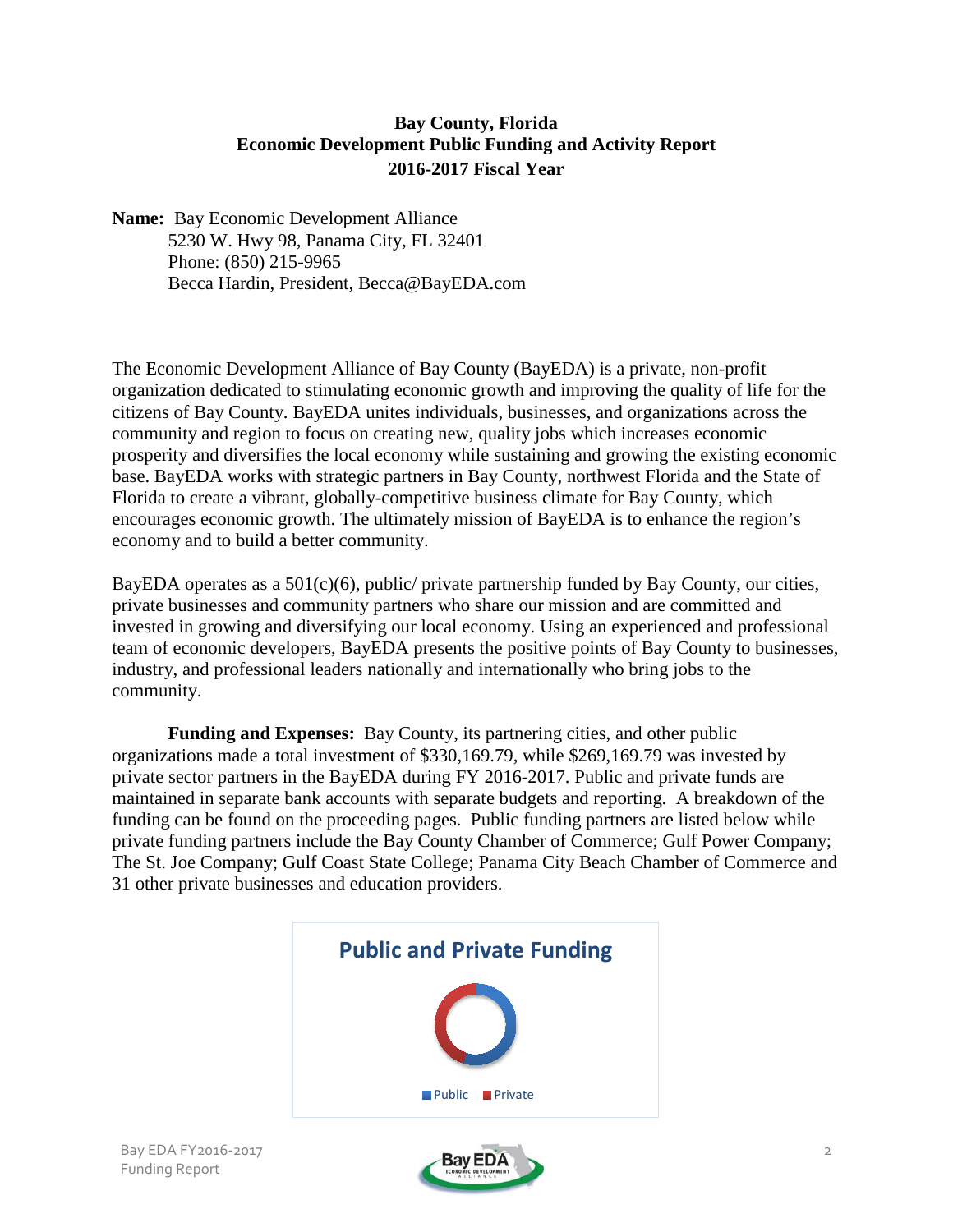| 2016-2017 Funding Chart                |              |              |               |  |  |  |  |  |
|----------------------------------------|--------------|--------------|---------------|--|--|--|--|--|
| <b>Description</b>                     | 2017 Funding | % Public     | % Total Funds |  |  |  |  |  |
|                                        |              | <b>Funds</b> |               |  |  |  |  |  |
| <b>Bay County</b>                      | \$134,316.00 | 41%          | 22.4%         |  |  |  |  |  |
| Panama City                            | 56,521.00    | 17%          | 9.4%          |  |  |  |  |  |
| Lynn Haven                             | 19,999.20    | 6%           | 3.3%          |  |  |  |  |  |
| Panama City Beach                      | 20,163.00    | 6%           | 3.4%          |  |  |  |  |  |
| <b>CareerSource Gulf Coast</b>         | 25,000.00    | 8%           | 4.2%          |  |  |  |  |  |
| Panama City – Bay County Airport       | 25,000.00    | 8%           | 4.2%          |  |  |  |  |  |
| Authority                              |              |              |               |  |  |  |  |  |
| Port Panama City Port Authority        | 25,000.00    | 8%           | 4.2%          |  |  |  |  |  |
| Bay County Tourist Development Council | 25,000.00    | 8%           | 4.2%          |  |  |  |  |  |
| <b>Total Public Funds</b>              | 330,999.20   | 100%         | 55%           |  |  |  |  |  |
| Private Funds                          | \$269,169.79 |              | 45%           |  |  |  |  |  |
| <b>EDA Total Revenues</b>              | \$600,168.99 |              | 100%          |  |  |  |  |  |
| *- Grant Revenue- DTF 04-05, BayEDA    | \$59,998.98  | N/A          | N/A           |  |  |  |  |  |
| is a pass-through conduit for funding. |              |              |               |  |  |  |  |  |



| <b>2016-2017 Expense Chart</b> |                     |                 |                 |                 |  |  |  |
|--------------------------------|---------------------|-----------------|-----------------|-----------------|--|--|--|
| <b>Expense Category</b>        | \$ Amount of Public | % Public        | \$ Amount of    | $\frac{0}{0}$   |  |  |  |
|                                | <b>Expenses</b>     | <b>Expenses</b> | <b>Private</b>  | <b>Private</b>  |  |  |  |
|                                |                     |                 | <b>Expenses</b> | <b>Expenses</b> |  |  |  |
| <b>Staffing</b>                | \$289,002.57        | 82.75%          | \$30,485.86     | 13.2%           |  |  |  |
| (Payroll, payroll taxes,       |                     |                 |                 |                 |  |  |  |
| employee benefits)             |                     |                 |                 |                 |  |  |  |
| Operating                      | 2,668.38            | .76%            | 43,128.66       | 18.7%           |  |  |  |
| (Rent, telephone,              |                     |                 |                 |                 |  |  |  |
| utilities, repair and          |                     |                 |                 |                 |  |  |  |
| maintenance)                   |                     |                 |                 |                 |  |  |  |

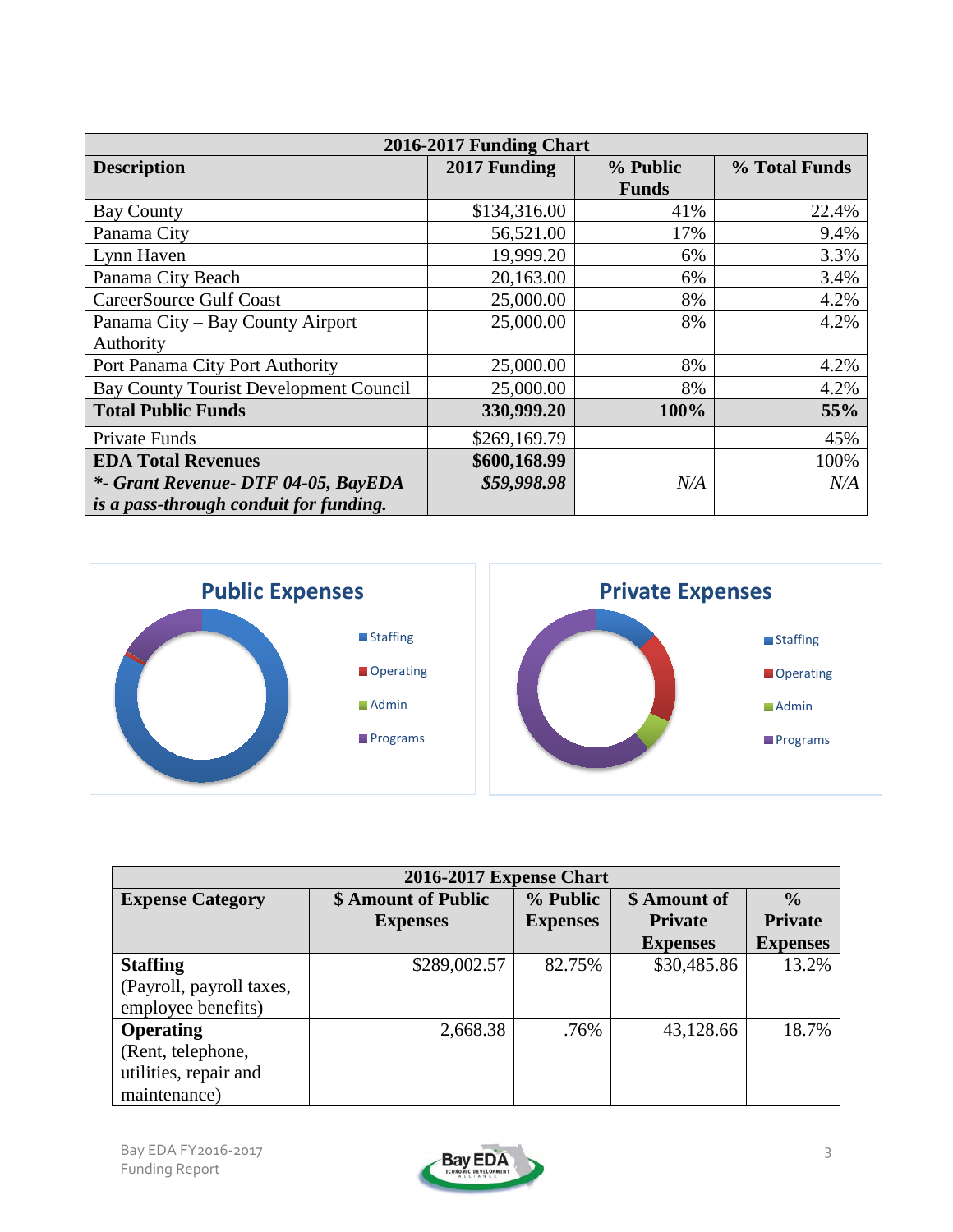| Administrative           | 236.75       | .07%   | 15,727.24    | 6.8%  |
|--------------------------|--------------|--------|--------------|-------|
| (Bank charges, office)   |              |        |              |       |
| supplies, postage and    |              |        |              |       |
| printing)                |              |        |              |       |
| <b>Programs</b>          | 57,354.83    | 16.42% | 141,444.45   | 61.3% |
| (Marketing, travel, dues |              |        |              |       |
| and subscriptions)       |              |        |              |       |
| <b>Total Expenses</b>    | \$349,262.53 | 100%   | \$230,786.21 | 100%  |
| *- Grant Expense-        | \$59,998.98  | N/A    | N/A          | N/A   |
| DTF 04-05, BayEDA        |              |        |              |       |
| is a pass-through        |              |        |              |       |
| conduit for funding.     |              |        |              |       |

### **Project Activity:**

Due to the continued support and commitment to the growth of Bay County, through our public and private investors, BayEDA has implemented a robust and impactful economic development strategy in 2016-2017. Through this continued effort, BayEDA and all of our investors have seen great strides in the growth and diversification of our local economy. As many projects span more than one year to complete and it is customary to list them in the year the project is announced or becomes public.

In 2017, BayEDA submitted 45 RFP's in response to requests from received from Enterprise Florida, the state's economic development organization, Florida's Great Northwest, the area's regional economic development organization, and through leads generated directly from BayEDA marketing efforts. These proposals were submitted to companies and consultants working on recruitment and expansion projects. Currently, BayEDA has over 20 active recruitment projects and 8 active local expansion projects.

#### **Expansions, Locations & Relocations:**

- **Eastern Shipbuilding Group**, Bay County's largest manufacturing employer, has completed its Critical Development milestone with the U.S. Coast Guard. This accomplishment was on time and on budget, as set forth by the USCG. BayEDA assisted Eastern Shipbuilding with various state incentive programs and helped to secure funding from the Florida Department of Transportation for critical repairs to their access road in partnership with Enterprise Florida and the Bay County Board of County Commissioners.
- **East Terminal Expansion***,* Port Panama City broke ground on the expansion of the Panama City Port Authority. The first of two phases started construction in 2017 and will take 18 months to complete. The expansions started with the construction of a 206,000 sq. ft. warehouse. This will be the largest warehouse in Panama City.
- **GKN Aerospace,** the international aerospace supplier, chose Bay County for a new manufacturing facility and its first Florida location. GKN Aerospace is investing \$50M and hiring 170 employees with an average salary of \$65,000. The 135,000-sq. ft. manufacturing facility was completed by The St. Joe Company in December 2017.

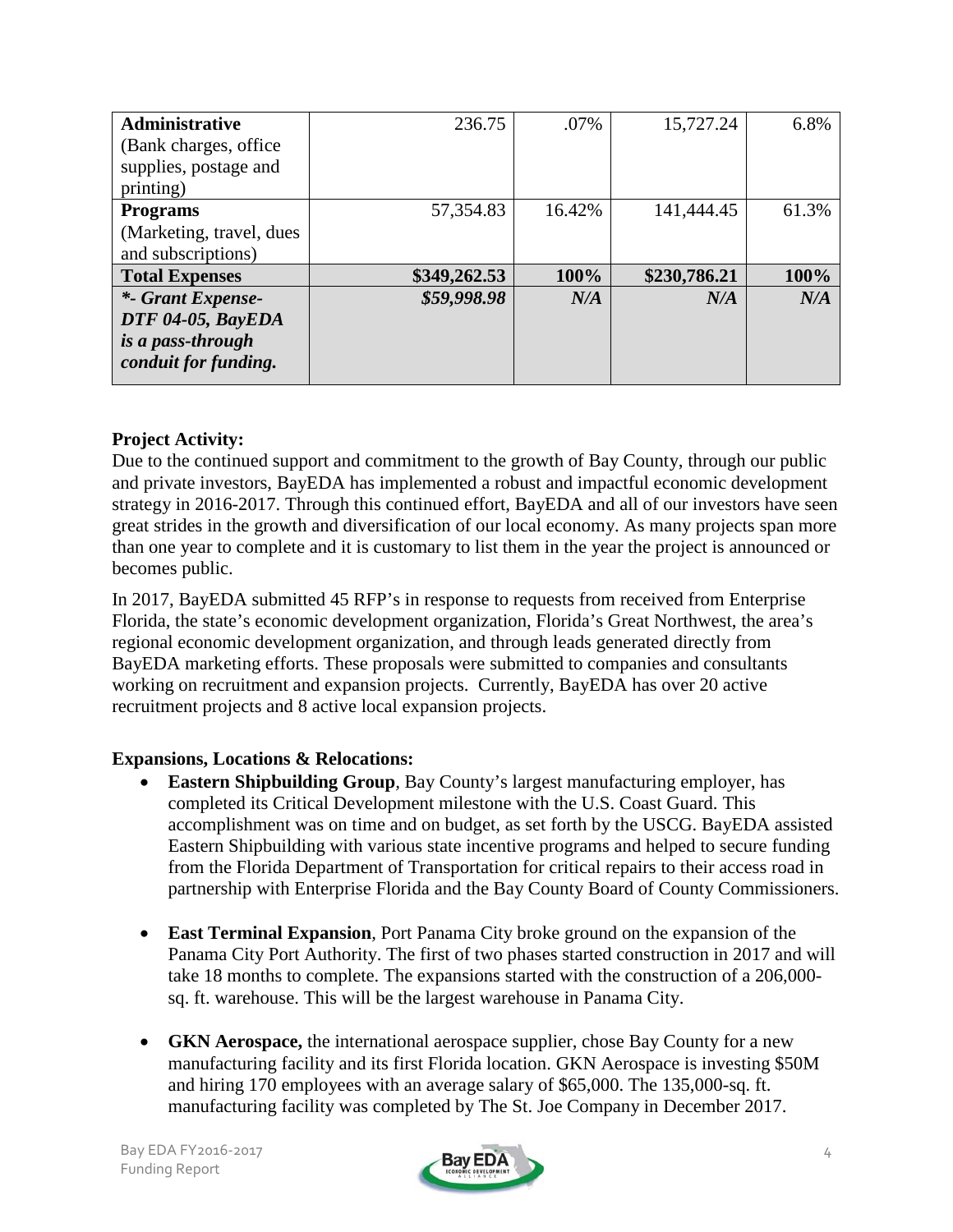- **Jellyfish Health,** a locally founded health technology company is expanding in downtown Panama City and hiring an additional 100 employees at an average wage of \$70,000 per year. BayEDA assisted the company with Florida's Qualified Target Industry Tax Refund program, FloridaFlex Quick Response Training Grant program and the Industry Recruitment Retention and Expansion Fund in partnership with Enterprise Florida, Bay County Board of County Commissioners, CareerSource Florida, Gulf Coast State College and the University of West Florida.
- **Jenson USA,** an internationally known manufacturer of heavy duty industrial laundry equipment and systems, located in Lynn Haven, expanded their operations with the assistance of BayEDA. The expansion represents the creation of 26 new jobs and a capital investment of \$1,000,000.
- **Tyndall Airforce Base,** in December, the U.S. Airforce announced Tyndall Airforce Base as the new base location of the MQ-9 Reaper Wing. The project is expected to bring 24 unmanned aircraft, 1,600 Airmen, and an investment of \$250M in construction dollars by 2022. BayEDA's President, Becca Hardin, serves on the Board of Directors of the Bay Defense Alliance. Additionally, BayEDA has provided data and research assistance to Tyndall leadership regarding upcoming housing needs within Bay County and within the region.

### **Marketing:**

- BayEDA staff lead or participated in the following marketing activities in 2017:
	- o MRO Europe marketed Bay County to maintenance, repair and overhaul aviation companies through one on one meetings with decision makers.
	- o International Air Show in Paris met with and hosted aviation and aerospace executives at the show and at the Aerospace Alliance Reception.
	- o NBAA in Las Vegas, NV in partnership with Enterprise Florida and Florida's Great Northwest to market to aviation companies.
	- o Participated in site selector outreach missions with Enterprise Florida and Florida's Great Northwest.
	- o Visited site consultants and companies in Chicago, Cleveland, Atlanta, New York, New Jersey, and Dallas to promote Bay County.
	- o Visited existing industries in Dallas, Las Vegas, and Europe.
- Marketed the Port Authority's Intermodal Distribution Center, Airport industrial sites, Venture Crossings at West Bay and various other industrial and commercial properties to prospective companies and site consultants.
- Participated in media outreach through invitations to BayEDA events, sessions with editorial boards and media executives, article placement, press releases and interviews promoting Bay County and its cities as a business destination.
- Distributed marketing materials developed in partnership with The St. Joe Company, NWFL Beaches International Airport and BayEDA to highlight the aviation and aerospace assets in Bay County.
- Implemented and maintained a marketing strategy on social media accounts, and sites and buildings database to ensure all branding and message is consistent across the various platforms.